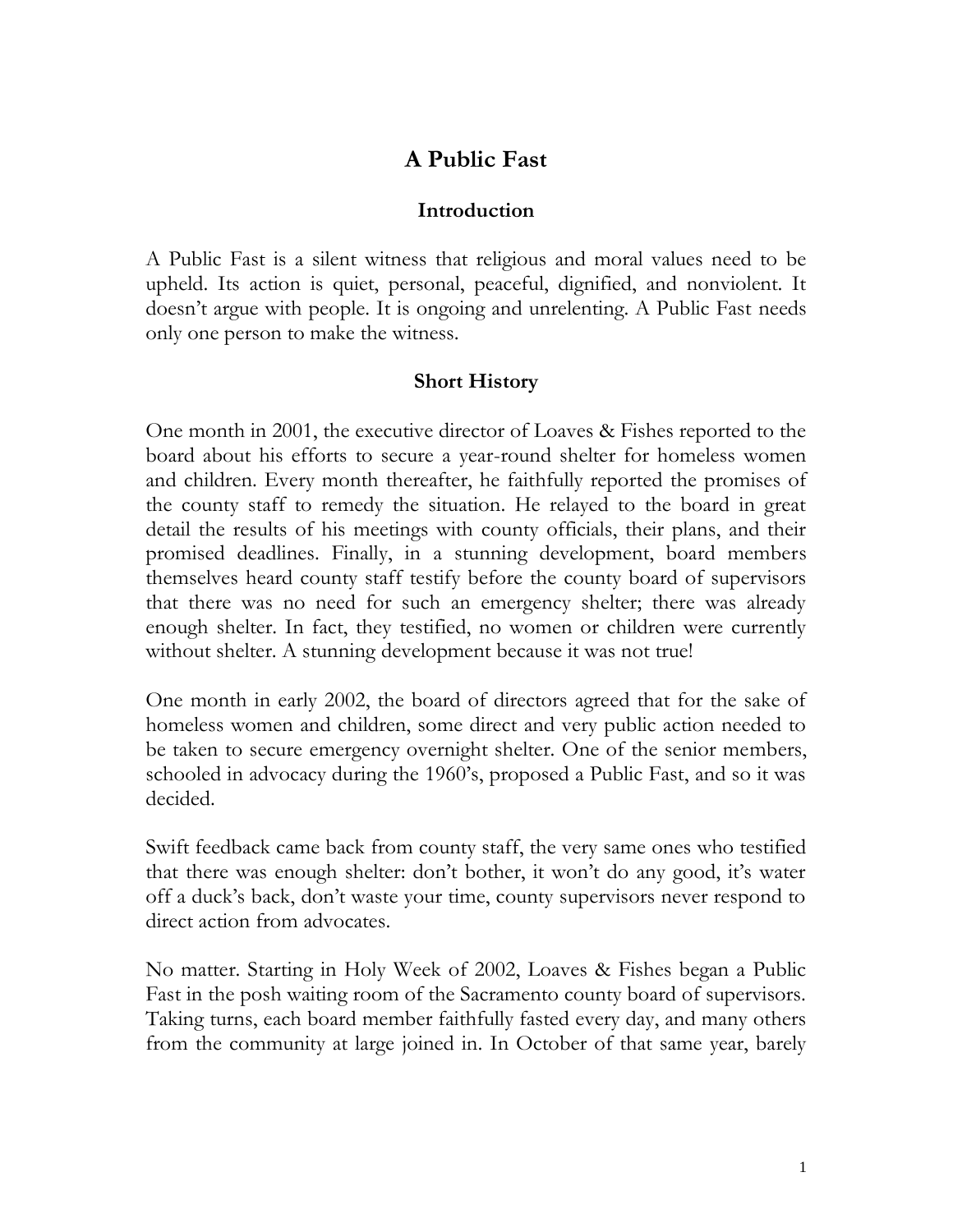five months after the start of the Public Fast, the supervisors voted to open an emergency shelter for homeless women and children.

### **What Changed?**

The county government building in downtown Sacramento is six stories high and covers an entire city block; it has operated according to its own rhythm for more than 20 years. A county government building can operate only when it is business as usual. In truth, this is what government does: operate the usual business as usual.

But the Public Fast altered ever so slightly the rhythm of the county building. Every person at every desk on every floor was conscious of the alteration in the rhythm of the building, and so it was not business as usual. The Public Fast made it just a little more difficult than usual to do the usual business. Every county employee or member of the general public who walked into the supervisors' chambers was immediately aware that the county was not doing business as usual. But what could the supervisors do about it?

The supervisors are the people in charge; they have the final say; they have the power. And yet, in the face of the Public Fast, they were powerless. They could not arrest those fasting; they could not make the fasters go away; they could not afford even to be rude. They could only pretend to ignore the Public Fast, and that is what changed the rhythm and broke the status quo. It was no longer business as usual and doing the usual business. Their impotence reverberated throughout the entire county complex.

## **The Result**

Water off a duck's back or not, the supervisors found a way to stop the Public Fast. They gave Loaves & Fishes what it wanted. Bittersweet, to be sure, but for the first time in Sacramento, homeless women and children were provided year-round emergency shelter.

## **A Scriptural Lesson**

The Public Fast is the scriptural knock on the door in the middle of the night at the home of the judge. Everything is locked up and secure. He does not